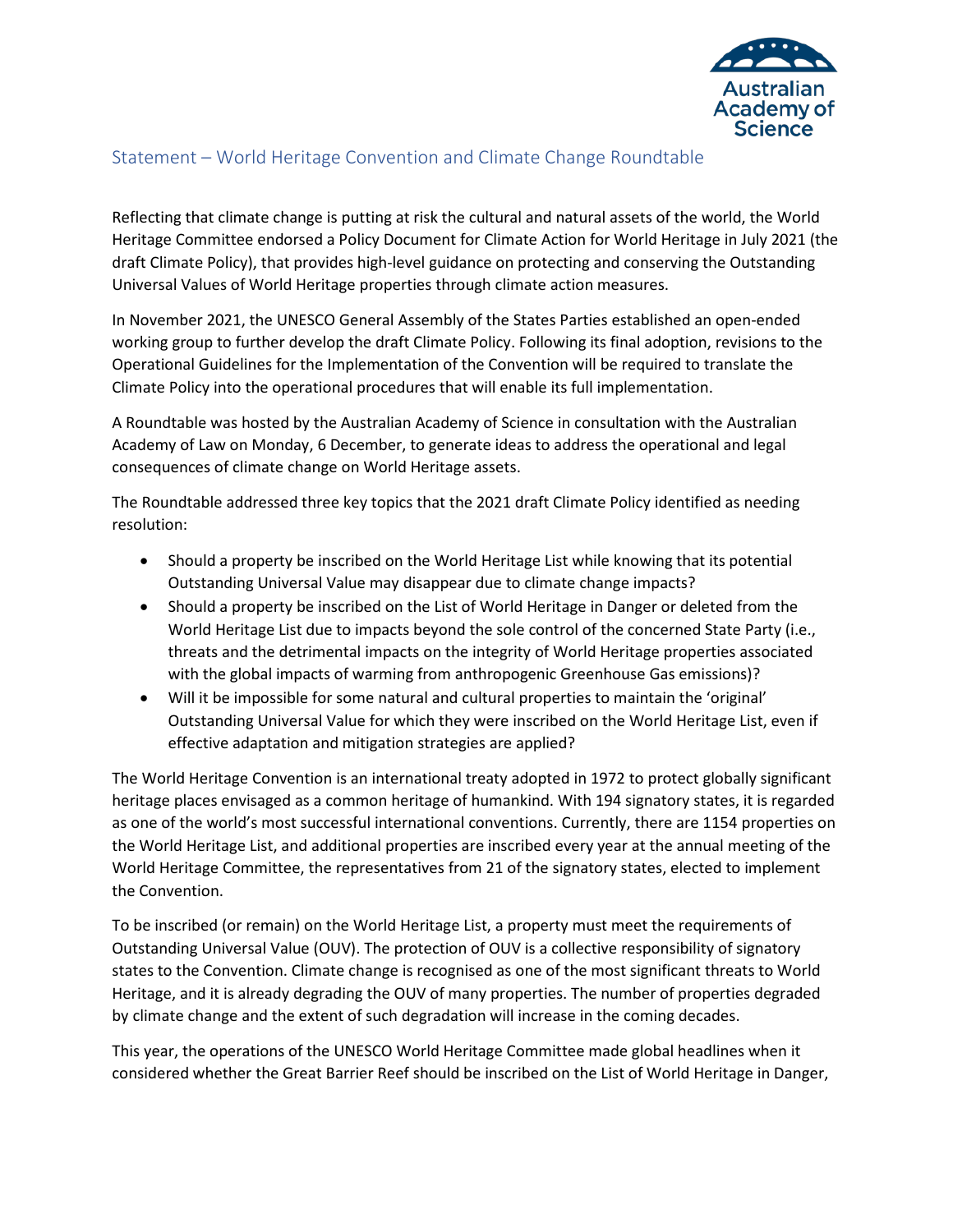mainly because of the impacts of climate change. Although the Committee decided not to inscribe the Great Barrier Reef on the In Danger List this year, it will reconsider this matter in 2022.

This ongoing debate about the World Heritage status of the Great Barrier Reef illustrates fundamental legal and operational challenges for the Convention and its Operational Guidelines, as climate change increasingly impacts the World Heritage attributes of more properties.

Can the challenges of climate change be used as a catalyst for positive change in the operations of the World Heritage Committee and thereby help conserve the world's most precious heritage places in the face of climate change?

This question is crucial to Australia, which has a disproportionately high number of properties threatened by climate change. For example, in 2020, the International Union for the Conservation of Nature rated 11 (69%) of Australia's 16 natural and mixed World Heritage properties as being at high risk from climate change. Several cultural properties are also at risk, including the Australian Convict Sites, notably Port Arthur and the Sydney Opera House.

To consider these unresolved complex and multidisciplinary matters, the Academy convened a Roundtable attended by 18 technical and legal experts in natural and cultural heritage, climate change, and diplomacy.

The Roundtable aimed to generate ideas without gaining group consensus. It is hoped that other countries will be able to gather their experts and generate ideas to assist the World Heritage Committee find the most appropriate solutions to the challenges of climate change to World Heritage.

The following key ideas emerged from the roundtable:

### Overarching principles

- Ensure that OUV remains fundamental to a property being inscribed on the World Heritage List or being retained on that List.
- Acknowledge that the Convention needs a mechanism to identify World Heritage properties under threat.
- Ensure that free, prior and informed consent is sought from the Indigenous peoples, and that there is appropriate and meaningful engagement and involvement when making any changes.
- Learn from other international treaties (i.e., The Ramsar Convention on Wetlands) that are also dealing with similar issues.

### Adjusting the inscription process for potential properties threatened by climate change

- Require a climate change vulnerability assessment with agreed standards for each property in the nomination dossier.
- Clarify the expectations regarding the standard of the protection and management of each proposed property, with a focus on climate impact mitigation and adaptation at the property level.

### Acknowledging the status of properties threatened by climate change

• Ensure there is objective, independent assessment of climate risk to properties against transparent thresholds and standards.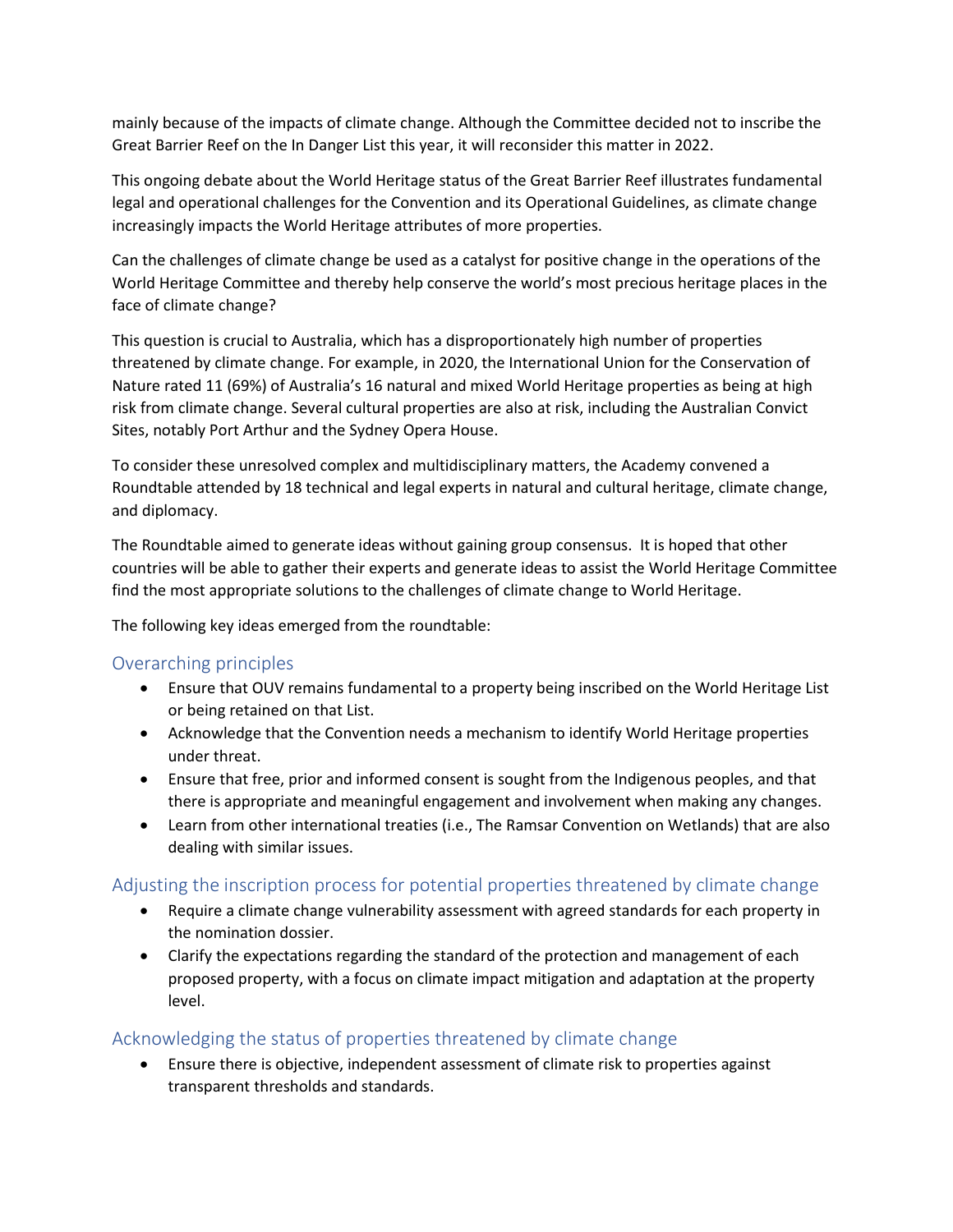- Use thematic assessments to assess the risks to groups of similar types of properties (e.g., rainforests, coral reefs, glaciers, coastal archeological sites).
- Recognise properties in ascertained or potential danger from climate change by either: (a) establishing a new category of list, or (b) creating a subset of the In Danger List and use this recognition to generate resources to assist with mitigation and adaptation at the property level, especially for properties in the Global south.
- Enable properties in similar ascertained or potential danger from climate change to be inscribed in batches.

## Assessing and monitoring Outstanding Universal Value in a changing world

- Acknowledge that climate change is likely to cause change rather than loss of the OUV of most properties, at least for many decades.
- Develop robust ways to assess how the OUV of a property is changing and use attribution science to determine what changes are associated with climate change drivers or other direct human pressures.
- Actively recognise properties with OUV in climate transition to trigger actions to support property level mitigation and adaptation.

Overall, these ideas will help the Convention to achieve its universal aspirations and address the threat of climate change by evolving from a property-by-property approach to one that addresses collective challenges. More detailed outputs from the Roundtable will be published in the coming weeks.

#### Participants

The Hon Dr Annabelle Bennett AC FAA FAAL (**Chair**), Chancellor, Bond University

Honorary Professor Bill Campbell AO FAAL, College of Law, Australian National University

The Hon Penelope Figgis AO, Vice Chair for Oceania, IUCN World Commission on Protected Areas

Ms Chrissy Grant, Chair: Wet Tropics Management Authority and International Indigenous Peoples' Forum on World Heritage

Dr Evan Hamman, School of Law, Queensland University of Technology

Associate Professor Scott Heron, College of Science & Engineering, James Cook University

Professor Lucas Lixinski, Faculty of Law & Justice, UNSW Sydney

Professor Richard Mackay AM, Mackay Strategic Pty Ltd, Deakin University, ICOMOS World Heritage Advisor

Professor Brendan Mackey, Griffith University

Emeritus Professor Helene Marsh AO FAA FTSE, Secretary Biological Sciences, Australian Academy of Science

Mr Stephen Oxley, Consultant, former head of Australia's delegation to the World Heritage Committee

The Hon Justice Brian J Preston FAAL, Chief Judge, Land and Environment Court of New South Wales